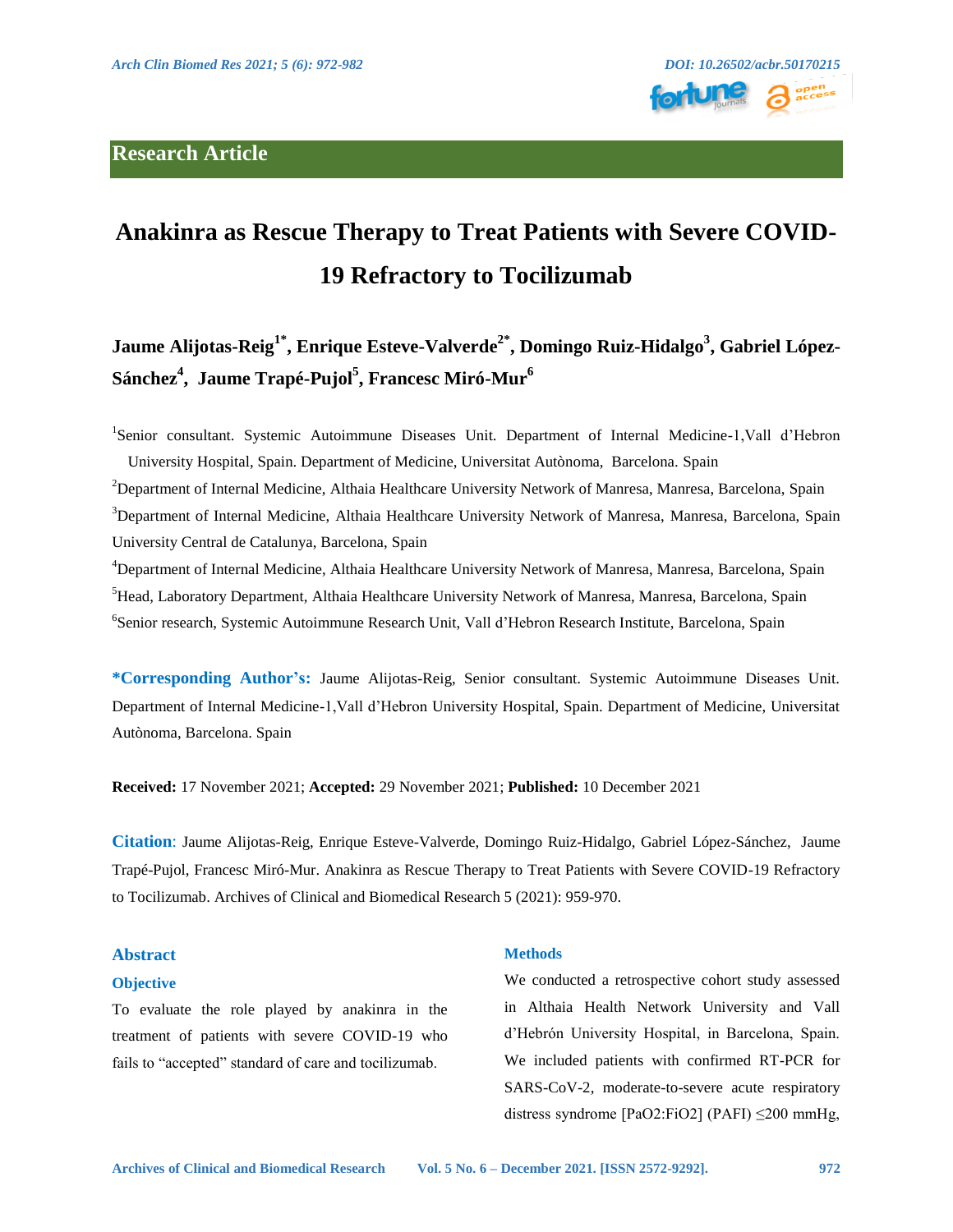and hyperinflammation. All of them were primarily managed with non-invasive ventilation outside of the ICU and received standard of care with hydroxy chloroquine, lopinavir/ritonavir, azithromycin, and enoxaparin supplemented with tocilizumab. These patients received an additional administration of 100 mg subcutaneous anakinra twice a day (low-dose) or every 6-8 hours (medium-dose). Mechanical ventilation-free survival, ICU admission, respiratory function changes (PAFI), inflammatory markers, and survival were analysed.

#### **Results**

Clinical and respiratory improvements were already present at 48 hours post-anakinra. PAFI increased 105.2% at 48 hours over anakinra administration and 166.9% at day 7. Respiratory function improvement was significant at day 7 ( $p < 0.0001$ ) with 10/12 (83%) responders having a PAFI  $\geq$  200 mm Hg. Despite of this improvement, inflammatory markers lasted to decrease. Two patients required ICU and temporary mechanical ventilation. No patients died and no adverse effects related to anakinra appeared. Shorttime follow-up showed no relapses.

#### **Conclusion**

In severe ARDS related to SARS-CoV-2 refractory to standard of care plus tocilizumab, low-to-moderate doses of anakinra as a rescue therapy showed effectiveness and safety, avoiding mechanical ventilation and deaths.

**Keywords:** Anakinra; COVID-19; Corticosteroids; Hiperinflammation; Interleukin-1; Interleukin-6; SARS-.CoV-2; Tocilizumab.

# **1. Introductıon**

Severe acute respiratory syndrome related to

Coronavirus-2 (SARS-CoV-2) infection causes the coronavirus disease 2019 (COVID-19). Clinical manifestations range from asymptomatic or mild forms, through flu syndrome to systemic inflammatory response with acute respiratory distress syndrome (ARDS). In areas where the COVID-19 pandemic is overwhelming, the number of patients with severe COVID-19 and ARDS has exceeded long the capacity of intensive care units (ICU). Since the declaration of a pandemic by the World Health Organization (WHO) in March 2020, clinicians have started a race to find an effective treatment to prevent and cure the development of the most serious forms of the disease. Current management of COVID-19 is supportive, and respiratory failure from ARDS is the main cause of death [1,2]. Mortality in patients with COVID-19 and ARDS who are admitted to the intensive care unit (ICU) is high, ranging from 26% to 78% [1-3]. Interestingly, mortality is increased in patients with pronounced systemic/ pulmonary inflammation and symptoms driven by IL-1 are the most common in COVID-19 patients. The current pharmacologic empiric management of these severe forms included biologic drugs, among them, interleukin (IL)-1 and IL-6 blockers [4,5]. In the current practice, IL-6 blocker tocilizumab (TCZ) is primarily used in addition with the "accepted" standard of care that includes: antiviral plus hydroxychloroquine plus prophylactic LMWH and sometimes methylprednisolone/dexamethasone [6] Other immune suppressive are also empirically been used, such as, intravenous immune globulins (IVIG), cyclosporine A (CyA), JAK/STAT inhibitors or plasma hiper immune [4]. Even so, some patients fail to this schema leading them to mechanical ventilation and eventually to death.

Anakinra is an interleukin IL-1 receptor antagonist that blocks activity of the pro inflammatory cytokines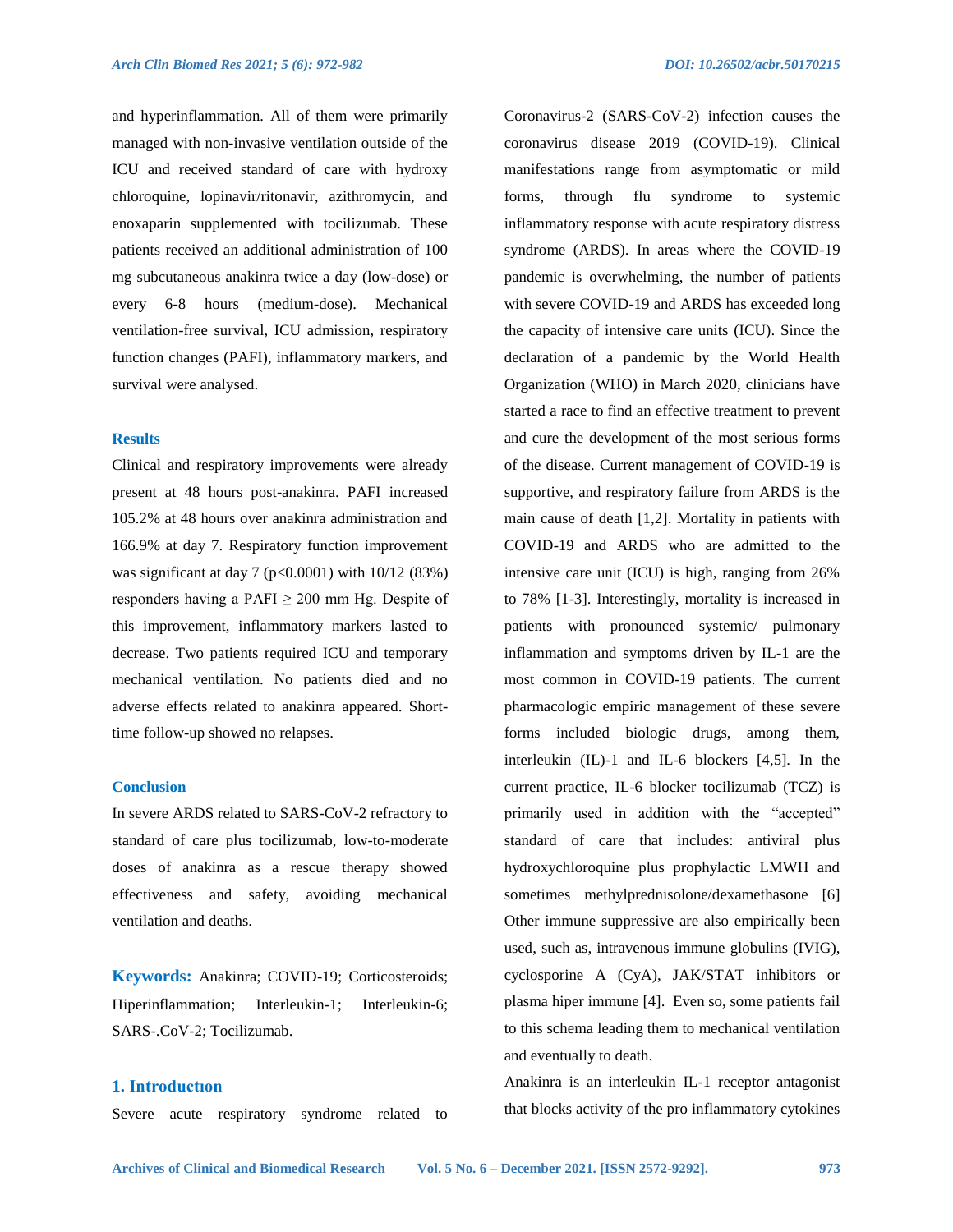IL-1α and IL-1β and is used to treat auto inflammatory/rheumatic disorders at a daily dose of 100 mg subcutaneously [7]. Interestingly, a subgroup of patients with COVID-19 shows hyper inflammatory syndrome that resemble the cytokine storm related to macrophage activation syndrome, with release of IL-1, IL-6, IL-18, and interferon  $\gamma$ [3,4]. Cytokine blocking agents, including high-dose anakinra, are effective treatments for these disorders [8]. Preliminary series of patients with severe COVID-19 treated with low-to-high dose anakinra have yielded promising results [8-12]. In addition, anakinra has a remarkable safety when compared with other IL blockers particularly because of its short half-life, which allows prompt discontinuation, minimizing the risk of infection being, therefore, suitable for use in critically ill patients [5]. We aimed to assess clinical response at 48 hours, at 7 days and outcomes at discharge in 12 consecutive patients with severe COVID-19, ARDS, and hyper inflammatory syndrome outside the ICU who received anakinra in addition to non-invasive ventilation and who had been non–responders or refractory to "standard of care" plus tocilizumab.

#### **2. Material and Methods**

## **2.1 Patients and study design**

From mid-March until end of May, patients with severe COVID-19 who required in-hospital management who failed to standard of care plus TCZ, were retrospectively assessed in two university hospitals, Althaia Network and Vall d'Hebron University Hospital, in Barcelona, Spain. COVID-19 was diagnosed by quantitative RT-PCR and either chest radiography or CT. Moderate to severe ARDSrelated to SARS-CoV-2 was defined as acute-onset respiratory failure with bilateral infiltrates on chest radiography or CT, hypoxemia (ratio of the partial pressure of oxygen in arterial blood to the fractional concentration of oxygen in inspired air [PaO2:FiO2] ≤200 mm Hg with a positive end-expiratory pressure [PEEP] of at least 5 cm H2O), and no evidence of left atrial hypertension. Hyperinflammatory syndrome was defined as ferritin  $\geq 800$  ng/ml or C-reactive protein (CRP)  $\geq 100$  mg/L or D-dimer  $\geq 1000$  µg/L or IL-6  $\geq$  40 pg/ml or some of them. At that time, the accepted "standard of care" included: azithromycin plus hydroxychloroquine plus lopinavir/ ritonavir plus prophylactic low-molecular weight heparin and low-to-moderate-dose methylprednisolone.

When clinical and respiratory function data did not improve or worsen, patients were put on TCZ 600 mg intravenous (iv) in single or double doses 12 hours apart. Patient number 1 was also put on IVIG and patient 5 on remdesivir. If patients showed no improvement in the ventilatory values, a rescue therapy with anakinra (Kineret®, Swedish Orphan Biovitrum, Stockholm, Sweden) was started.

Patients younger than 18 years-old, those already admitted to the ICU for mechanical ventilation, with evidence of bacterial infection before anakinra, individuals with concomitant administration of other cytokine blockers or JAK-inhibitors, and people who had been enrolled concomitantly in clinical trials were excluded. Time of response, mechanical ventilation-free survival, survival, changes in ferritin, D-dimer, C-reactive protein, lymphocyte count and clinical status was registered at 24 hours (not depicted), 48 hours, and 7 days after anakinra treatment. Clinical condition, pulmonary function at discharge, re-admissions and mortality were also evaluated.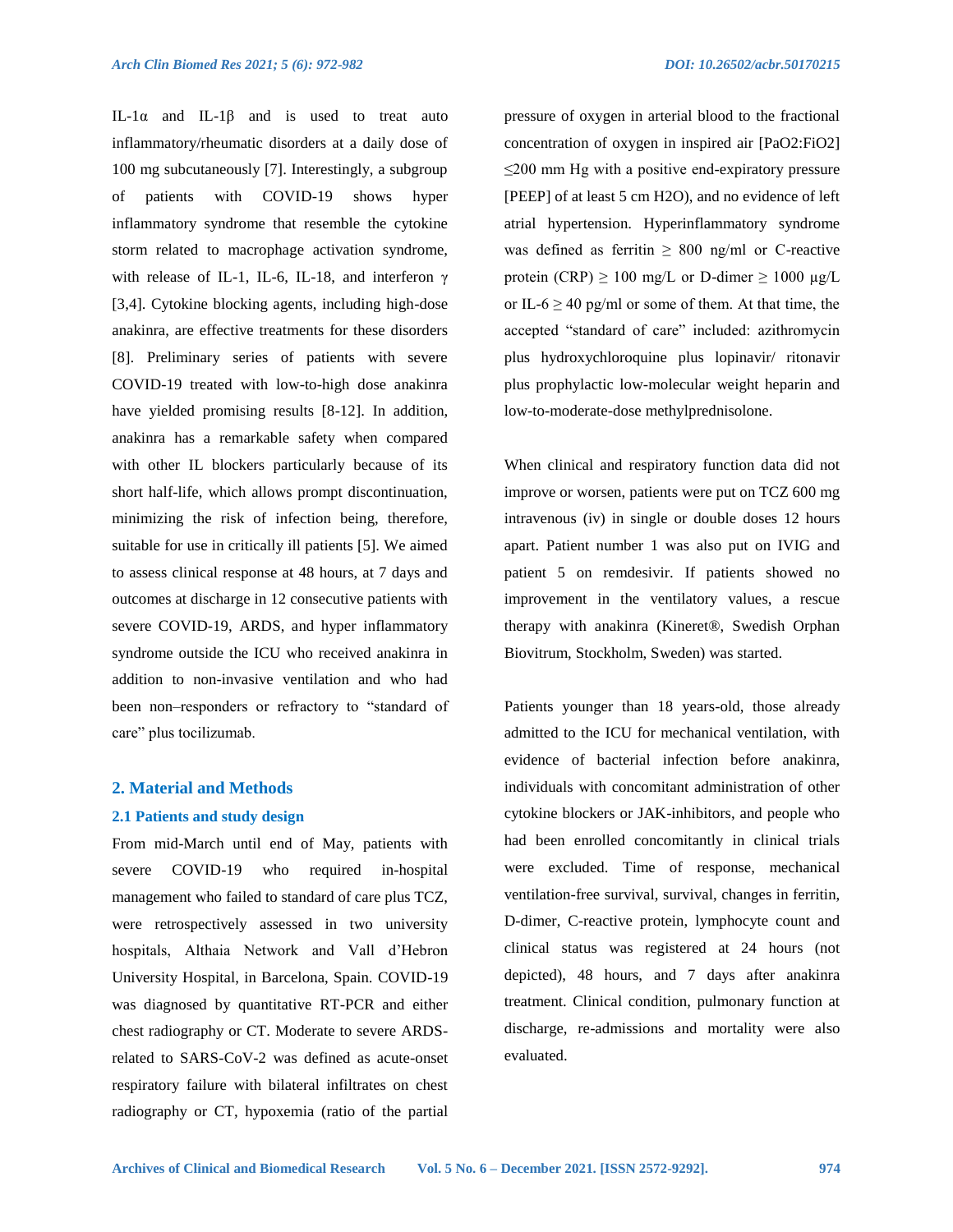## **2.2 Treatment with anakinra**

Anakinra 100 mg twice subcutaneously (compassionate use) was added. Two cases (number 11 and 12) received 3-day course of 100 mg q6 hours with further reduction doses. Treatment was maintained empirically 7 days until achieve sustained clinical benefit, defined as a reduction of inflammatory markers and, particularly, a sustained respiratory improvement for at least 2 days. In patients achieving sustained clinical benefit, discontinuation of anakinra was followed empirically by decreasing dose each three days until cessation which was deemed useful to avoid possible inflammatory relapses. Lack of clinical improvement at 7 days, the apparition of bacteraemia/sepsis or side-effects were considered causes to cease anakinra treatment.

#### **2.3 Main Outcomes**

Primary outcome was to evaluate the clinical response, particularly the pulmonary function and the mortality rate. Arbitrarily, we defined PAFI  $\geq 200$ mmHg at day 7 post anakinra as marker of response. Secondly, to evaluate the number of cases that needed MV and ICU admissions. Owing to their clinical status and the emergency of the situation, patients were orally informed and all of them gave their consent orally. This information was reordered in an electronic medical history.

#### **2.4 Ethics**

This study has been carried out in accordance with The Declaration of Helsinki for experiments involving humans. Furthermore, ethical approval for this study - Project No PR (AG)204/2020 - was provided by the Ethical Committee of Vall d'Hebron University Hospital, Barcelona, Spain met in regular session on March, 2020.

#### **2.5 Statistics**

Data were analyzed with GraphPad Prism version 6 (San Diego, Cal, USA) and statistics performed with the embedded software. Comparisons among treatment progression were done with non-parametric one-way ANOVA (Dunn's multiple comparisons).

## **3. Results**

Fifteen patients received subcutaneous (sc) anakinra after standard treatment plus tocilizumab and plus non-invasive ventilation failed. Three out of 15 cases were excluded because they only received anakinra for 2 days. Finally, 12 cases were included for analyses. Main epidemiological data, clinical and analytical results at patient admission are depicted in Table 1. Briefly, the mean age was 60 (range: 20-80), with male predominance (8/4). At admission, all showed tachypnea and PAFI were abnormal in 8/12 (66.67%) cases. Ferritin, CRP, LDH, D-dimer and IL-6 levels were elevated in all cases. All but three (75%) showed absolute and marked lymphocytopenia (Table 1). Main clinical and analytical findings after TCZ and anakinra administration are shown in Tables 1 and 2. Before anakinra, fifty percent of cases had PAFI  $\leq 100$  mm Hg ant the remainder  $\leq 150$  mm Hg. Interestingly, clinical and respiratory improvement began at 48 hours post anakinra in 10/12 (83%) cases. In the responders at 48-hours, PAFI increases a mean of 133.80 mm Hg (range: 28-239) and in percentage a mean of 132.01% (range: 23.33- 356.72). While considering all patients, PAFI percentage increased 105.18% (range: -50.00- 356.72).

The two non-responders (patients number 1 and 6) were also discharged after long-hospital stay. Infectious complications appeared in patient 1 with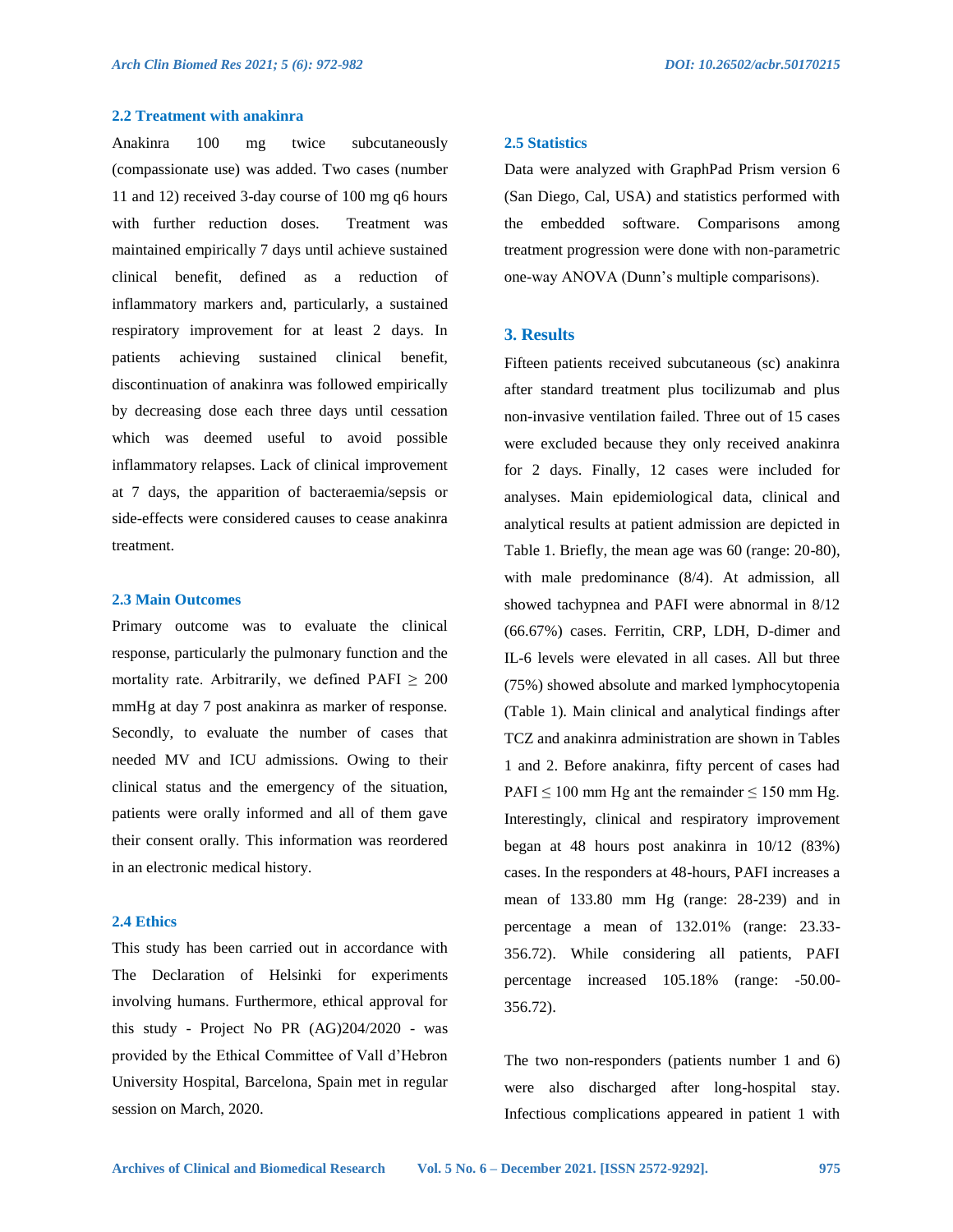bacteriuria and bacteremia. At 48 hours post anakinra, CRP, D-dimer, ferritin levels and lymphocyte count improved only in 30-40% of cases. At day 7, clinical status and PAFI showed improvement in all patients but two 10/12 (83%) accomplished the criteria of respiratory improvement  $(PAFI \ge 200$  mm Hg; Table 1; Figure 1A). Overall, at this time a significant increase of PAFI [288.6  $\pm$ 58.14 mm Hg (mean  $\pm$  SD), p<0.0001] was observed over PAFI at anakinra administration  $[124.5 \pm 44.42]$ mm Hg] (Figure 1B). At discharge, improvement or normalization of inflammatory parameters and respiratory function were attained in all treated cases. Patient 1 and 6 were considered as anakinra nonresponders because PAFI were < 200 mmHg at day 7. Patients number 1 and 7 needed mechanical ventilation (MV). The latter case was put on MV but could be extubated at day 3 post anakinra. The reminder patients did not require MV. No deaths occurred in this series (Supplementary Table S1). Patients remained in the hospital for an average of 20.8 days (range: 14-35) and were discharged with subsequent follow-up in outpatient clinic. After 4-8 weeks, no patients needed to be readmitted.

**Figure 1:** PAFI evolution and drugs used during patient hospitalization



**Legend/Footnote:** PAFI evolution during patient hospitalization. (A) Patients from 1 to 12 are showed individually and each bar represent PAFI assessment at a specific time during treatment. (B) Comparisons of PAFI among treatments over time. Each dot represents a patient. Non-parametric one-way ANOVA with Dunn's multiple comparisons (ns, non-significant; \*\* p<0.01; \*\*\*\* p<0.0001). Legend: Adm, admission; TCZ 24h, 24 hours after tocilizumab administration; ANK 0h, at the moment of anakinra administration; ANK 48h, 48 hours after anakinra administration; ANK 7d, 7 days after anakinra administration; Disch, discharge.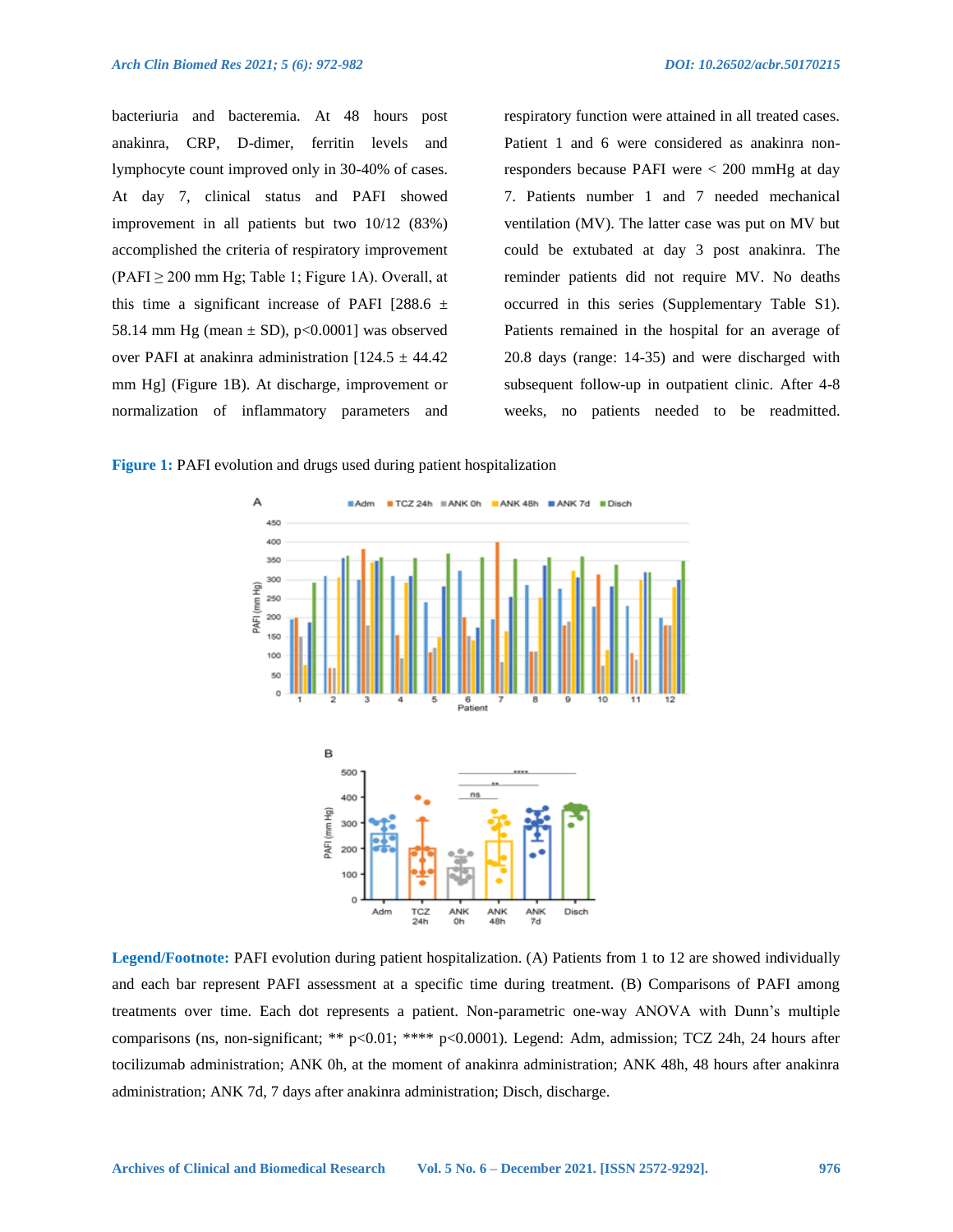| <b>Patient</b>          | <b>Sex</b>                                      | Age                                       | <b>Medical History</b>            |                                     | <b>DDO</b>                          | <b>PAFI</b><br>(mm Hg)            | BR<br>$(min^{-1})$             |                                    | total lymphocytes<br>$(\mu L)$         | <b>D-dimer</b><br>(ng/mL)            |                                               | <b>LDH</b><br>(u/L)             | <b>Serum Ferritin</b><br>$(\mu g/L)$       |                                          | <b>CRP</b><br>(mg/L)                        | $IL-6$<br>(pg/mL)              |
|-------------------------|-------------------------------------------------|-------------------------------------------|-----------------------------------|-------------------------------------|-------------------------------------|-----------------------------------|--------------------------------|------------------------------------|----------------------------------------|--------------------------------------|-----------------------------------------------|---------------------------------|--------------------------------------------|------------------------------------------|---------------------------------------------|--------------------------------|
| 1                       | M                                               | 74                                        | DLP. Prostate cancer              |                                     | 9                                   | 196                               | 34                             |                                    | 500                                    | 336                                  |                                               | 664                             | 821                                        |                                          | 208.3                                       | 196.3                          |
| $\overline{2}$          | M                                               | 58                                        | Obesity                           |                                     | 5                                   | 310                               | 30                             |                                    | 500                                    | 214                                  |                                               | 800                             | 1171                                       |                                          | 80.7                                        | 42.01                          |
| $\mathbf{3}$            | M                                               | 49                                        | None                              |                                     | 5                                   | 300                               | 22                             |                                    | 600                                    | 343                                  |                                               | 414                             | 1126                                       |                                          | 28.2                                        | 23.31                          |
| $\overline{\mathbf{4}}$ | $\mathbf F$                                     | 20                                        | None                              |                                     | 5                                   | 310                               | 24                             |                                    | 500                                    | 290                                  |                                               | 781                             | 1260                                       |                                          | 106.6                                       | 50.59                          |
| 5<br>$\mathbf F$        |                                                 | 74                                        | Obesity                           |                                     | $\overline{2}$                      | 242                               | 28                             |                                    | 400                                    | 184                                  |                                               | 370                             | 244                                        |                                          | 58.2                                        | 26.14                          |
| F<br>6                  |                                                 | 60                                        | Obesity                           |                                     | 3                                   | 324                               | $\overline{30}$                |                                    | 1400                                   | 174                                  |                                               | 356                             | 228                                        |                                          | 23.3                                        | 10.25                          |
| $\overline{7}$          | M                                               | 67                                        | Smoker. DLP. CKD                  |                                     | 8                                   | 195                               | 30                             |                                    | 700                                    | 450                                  |                                               | 1037                            | 1992                                       |                                          | 187.6                                       | 108.7                          |
| 8                       | $\mathbf F$                                     | 52                                        | <b>HBP</b>                        |                                     | 5                                   | 286                               | 22                             |                                    | 700                                    | 187                                  |                                               | 707                             | 1339                                       |                                          | 83.2                                        | 36.1                           |
| 9                       | M                                               | 80                                        | <b>HBP</b>                        |                                     | 15                                  | 277                               | 20                             |                                    | 2300                                   | 4974                                 |                                               | 1300                            | 1754                                       |                                          | 14.4                                        | 17.84                          |
| 10                      | M                                               | 75                                        | Smoker. DM2NID                    |                                     | 8                                   | 229                               | 24                             |                                    | 500                                    | 320                                  |                                               | 620                             | 1234                                       |                                          | 182.5                                       | 196.6                          |
| 11                      | M                                               | 46                                        | Down Syndrome                     |                                     | 5                                   | 232                               | 24                             |                                    | 1900                                   | 3181                                 |                                               | 242                             | 857                                        |                                          | 7.26                                        | $\overline{32}$                |
| 12                      | M                                               | 65                                        | HBP. AoI                          |                                     | 14                                  | 200                               | 28                             |                                    | 400                                    | 141                                  |                                               | 395                             | 980                                        |                                          | 10.8                                        | 42                             |
|                         |                                                 |                                           | Ferritin                          | Lymph                               |                                     |                                   |                                | $\mathbf{D}$                       |                                        |                                      |                                               |                                 |                                            |                                          |                                             | <b>PAFI</b>                    |
| Patie<br>nt             | <b>DDO</b><br><b>TCZ</b><br>admi<br>$\mathbf n$ | D-dimer<br>24 hours<br>post<br><b>TCZ</b> | 24<br>hours<br>post<br><b>TCZ</b> | o 24<br>hours<br>post<br><b>TCZ</b> | <b>PAFI</b><br>24 hours<br>post TCZ | <b>DDO</b><br><b>ANK</b><br>admin | <b>PAFI</b><br>at ANK<br>admin | dimer<br>at<br><b>ANK</b><br>admin | Ferriti<br>n at<br><b>ANK</b><br>admin | Lymph<br>o at<br><b>ANK</b><br>admin | <b>PAFI</b><br>48 hours<br>post<br><b>ANK</b> | D-dimer<br>48 hours<br>post ANK | Ferritin<br>48 hours<br>post<br><b>ANK</b> | Lympho<br>48 hours<br>post<br><b>ANK</b> | <b>PAFI</b><br>7 days<br>post<br><b>ANK</b> | at<br>patient<br>discharg<br>e |
| $\mathbf{1}$            | 9                                               | 286                                       | 810                               | 400                                 | $200*$                              | 11                                | $150*$                         | 576                                | 684                                    | 600                                  | $75*$                                         | 398                             | 560                                        | 600                                      | 188                                         | 292                            |
| $\overline{2}$          | 5                                               | 217                                       | 1330                              | 1500                                | $67*$                               | 16                                | $67*$                          | 678                                | 1651                                   | 800                                  | 306                                           | 531                             | 1683                                       | 900                                      | 358                                         | 364                            |
| 3                       | 11                                              | 352                                       | 1167                              | 600                                 | 381                                 | 18                                | 180                            | 479                                | 2004                                   | 400                                  | 346                                           | 616                             | 2672                                       | 700                                      | 349                                         | 360                            |
| 4                       | $\tau$                                          | 420                                       | 2773                              | 900                                 | $155*$                              | 11                                | 94*                            | 438                                | 2399                                   | 900                                  | 292                                           | 1188                            | 3754                                       | 800                                      | 310                                         | 358                            |
| 5                       | 2                                               | 594                                       | 743                               | 800                                 | $110*$                              | 3                                 | $120*$                         | 594                                | 743                                    | 500                                  | 148*                                          | 530                             | 919                                        | 500                                      | 282                                         | 370                            |
| 6                       | $\overline{3}$                                  | 149                                       | 550                               | 1600                                | 202                                 | 6                                 | $153*$                         | 338                                | 1146                                   | 800                                  | $141*$                                        | 367                             | 1455                                       | 1100                                     | 174                                         | 360                            |
| $\overline{7}$          | 8                                               | 426                                       | 1693                              | 600                                 | 400                                 | 14                                | $84*$                          | 426                                | 1693                                   | 600                                  | $165*$                                        | 770                             | 2320                                       | 600                                      | 255                                         | 355                            |
| 8                       | 8                                               | 186                                       | 2946                              | 300                                 | $112*$                              | 9                                 | $112*$                         | 225                                | 980                                    | 1000                                 | 253                                           | U                               | U                                          | U                                        | 337                                         | 360                            |
| $\boldsymbol{9}$        | 15                                              | 3340                                      | 1395                              | 1300                                | 181                                 | 28                                | 190                            | 3106                               | 1544                                   | 600                                  | $324*$                                        | 1068                            | 1317                                       | 1000                                     | 307                                         | 362                            |
| 10                      | 9                                               | 342                                       | 1284                              | 600                                 | $\overline{315}$                    | 12                                | $74*$                          | 470                                | 1335                                   | 700                                  | $115*$                                        | 1926                            | 1096                                       | 800                                      | 283                                         | 340                            |
| 11<br>12                | 16<br>20                                        | 336<br>625                                | 1318<br>444                       | 2200<br>400                         | $108*$<br>180                       | 18<br>23                          | $90*$<br>180                   | 323<br>156                         | 1156<br>943                            | 2700<br>1000                         | 300<br>280                                    | U<br>740                        | 1000<br>440                                | 1900<br>800                              | 320<br>300                                  | 320<br>350                     |

**Table 1:** Mean epidemiological features. Clinical and analytical results of patients at admission and after tocilizumab and anakinra administration

\*Optiflow

Admin: administration; ANK: Anakinra; AoI: Aortic Insufficiency; BR: Breath rate; CKD: Chronic Kidney Disease; CRP: C-Reactive protein; DDO: Days since disease onset; DLP: Dyslipidemia; DM2NID: Non-insulin dependent diabetes mellitus II; HBP: High Blood Pressure; IL-6; Interleukin 6; Lympho: Total lymphocytes; PAFI: PaO2/FiO2; TCZ: Tocilizumab; U: Unknown.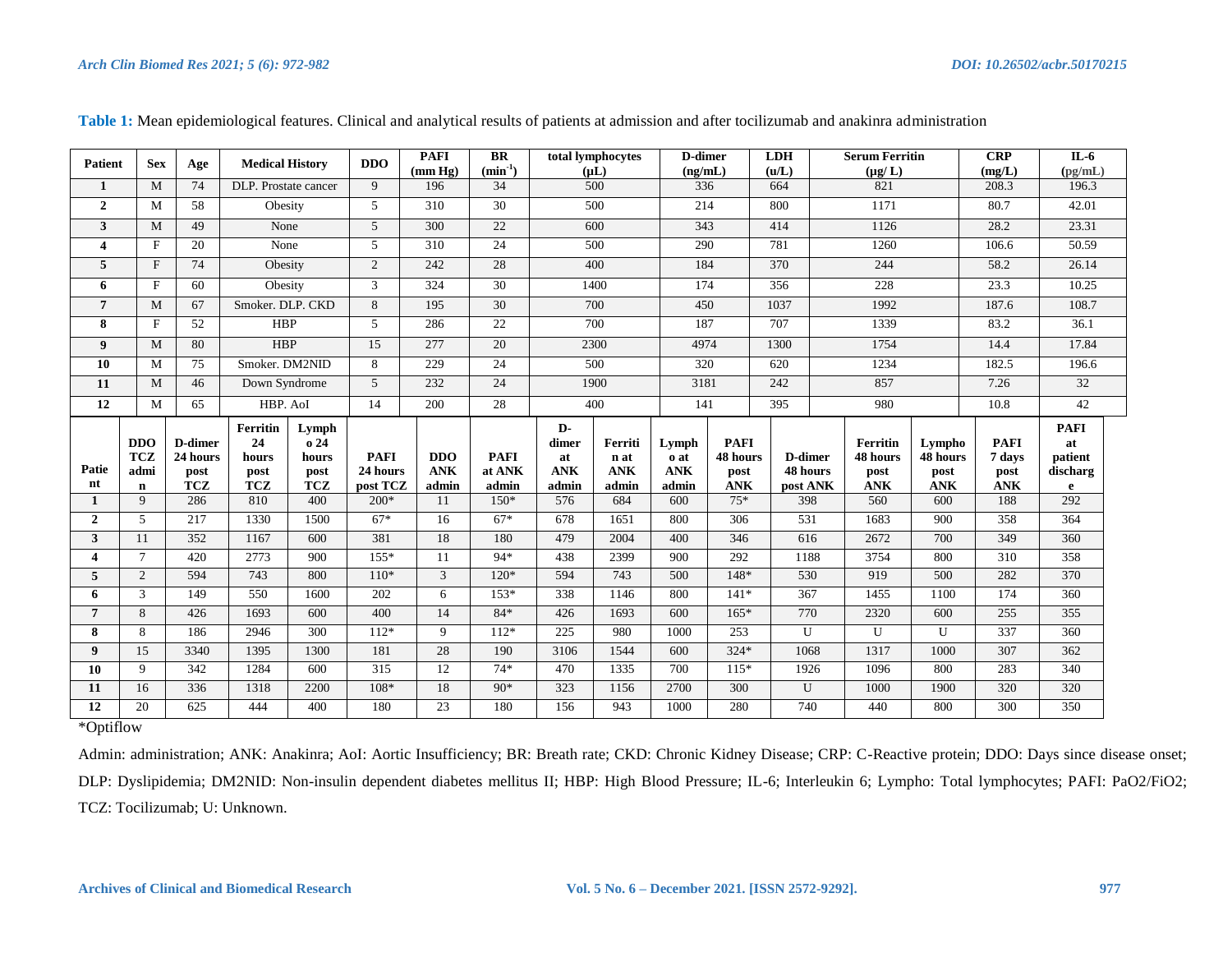## **4. Discussion**

In this retrospective case-series of 12 patients with poor response to accepted standard of care plus TCZ for severe COVID-19, a 7-day course of low-tomoderate subcutaneous anakinra showed already clinical benefit at 48 hours in 10 of 12 cases with maintenance at 7 days and until discharge. This fact allowed us to avoid intubation in all but one responders. Treatment was well tolerated, and discontinuation was not followed by relapses. Our study is the first reporting benefits in non-intubated patients with severe COVID-19 and ARDS treated with anakinra who previously failed to IL-6 blockade with TCZ treatment.

In severe COVID-19, activation of inflammasome NLRP3 participates in the release of high amounts of pro-inflammatory cytokines, particularly IL-1 and IL-18. Furthermore, the activation of NF-kB pathway favors the release of IL-6 and IL-8 [4,8]. Thus, it appears to be a rationale for using IL-1 and/or IL-6 blockers in the therapeutics of COVID-19. TCZ administered with the same protocol used in cytokine release syndrome has provided encouraging results [13]. However, cases with TCZ failure do exist, prompting the search for other cytokine blockers. In addition, since IL-1 can induce IL-6 release, it is possible that anakinra could be more effective blocking the cytokine storm. Anakinra is a recombinant, human interleukin-1 receptor antagonist. The possibility to be administered sc or iv route is an advantage, although the 95% bioavailability after a single sc bolus administration makes unnecessary the iv route [5,14]. Data on the doses able to block IL-1α/IL-1β in severe COVID-19 are unknown yet. Off-label doses of anakinra either 100 mg twice daily sc or up to 10 mg/kg/day iv have been used [9-12]. The length of anakinra treatment is also empirical. A time-course of 7-10 days has been the most used for the clinicians [9-12]. Noteworthy, in our series, only two patients were admitted in ICU and invasive ventilation was temporary needed. Importantly, there were no deaths. Although this series was not including controls, the expected mortality in similar cases not treated with anakinra was as high as 27-78% [1-3].

The accepted clinical risk factors for poor outcomes in severe COVID-19 were poorly represented in our series. Only 5 cases were older than 65. Overt hypertension and heart diseases were not disclosed at admission. These facts could explain in part the absence of mortality in these patients. However, we think anakinra could have played a major role to achieve a good outcome. PAFI has been the better objective marker for severity and for good recovery too. The increase of PAFI at 48 hours post-anakinra was present and really notable at day 7, with a clinical improvement and decreasing oxygen requirements. Similar results have been found by Cavalli et al [9], Dimopoulos et al [10], Aouba et al [11] and Portoli et al [12]. Nevertheless, in our study markers of hyperinflammation did not diminish in all cases as fast as expected. In these previously mentioned series, the mortality ranged from 0 to 40% although this latter result happened in cases with hemophagocytic syndrome related to COVID-19 [13]. Recently, Navarro-Millán et al [15] reported that sc administration of anakinra was able to avoid MV and reduce mortality in ARDS patients with COVID-19. Similar results have been reported by Kyriazopoulou et al [16] meta-analysis, using iv anakinra with or without associated corticosteroid use and Balkhair et al [17], both series with pneumoniaassociated COVID-19 patients requiring oxygen supplementation. On contrary, the CORIMUNO-19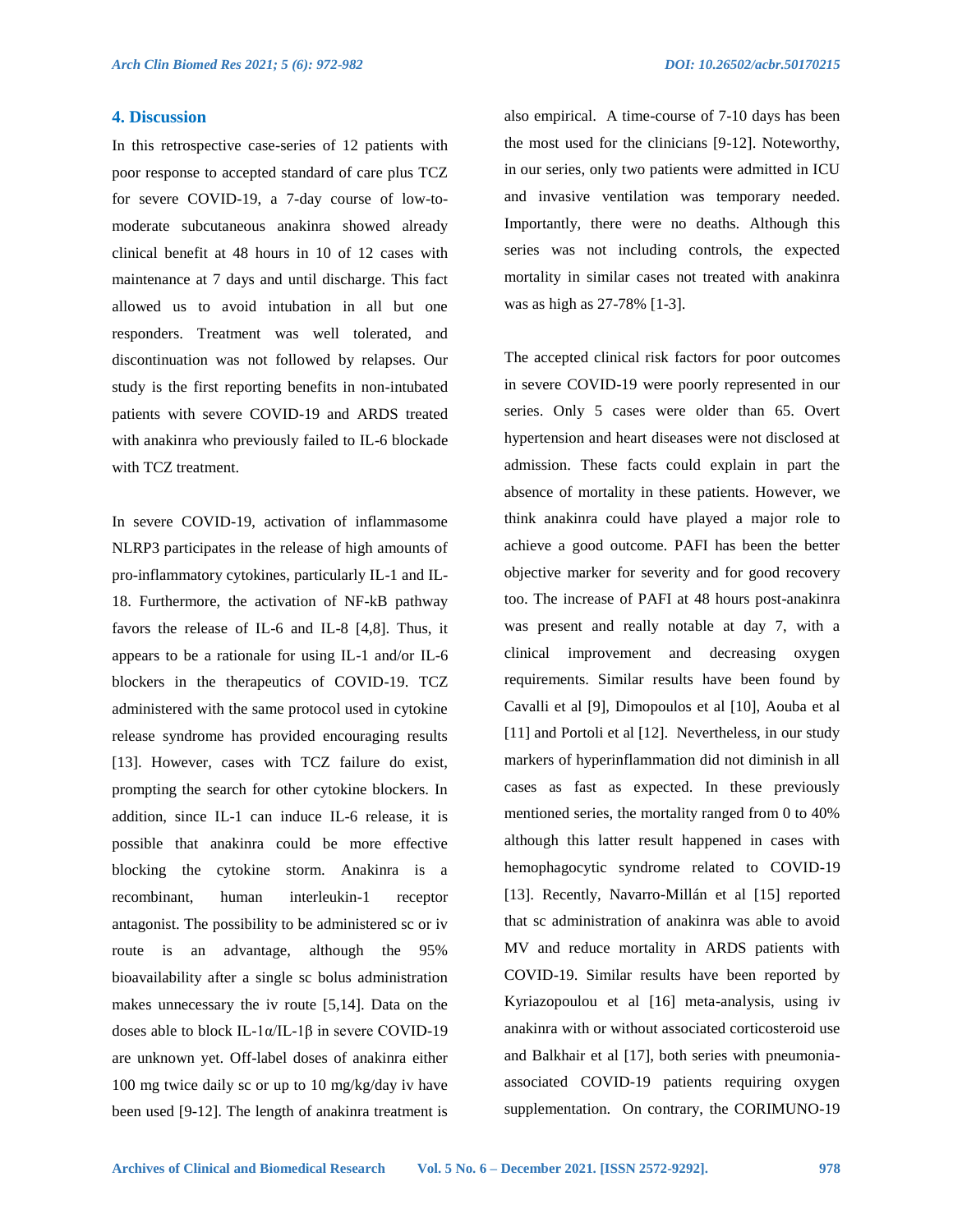Collaborative Group stated anakinra did not improve outcomes in patients with mild-to-moderate COVID-19 pneumonia [18].

In our series, bacterial infection was only present in one case that resolved with antibiotics. Thus, a 7-day course of anakinra did not suppose an added risk factor for bacterial superinfection in these nonintubated patients. The short half-live of anakinra (4 to 6 hours) and relatively short length of treatment may suppose an advantage compared with other biologic drugs such as IL-6 or TNF inhibitors in terms of preventing bacterial infection [5,15]. However, this study has several limitations, particularly a small sample size and the absence of controls. The strong point is the selected cases that include only those patients refractory to corticosteroids and IL-6 blockade.

In conclusion, in severe ARDS related to SARS-CoV-2 refractory to standard of care plus tocilizumab, low-to-moderate dose of anakinra as a rescue therapy showed effectiveness and safety, avoiding ICU admissions, mechanical ventilation and deaths.

## **Acknowledgements**

We thank Dr. Ferrán Martinez-Valle for helping us in the collection of some patients. We also thank Ms. Ariadna Anunciacion-Llunell for helping us in the drafting of the manuscript.

#### **Disclosure of Interest**

The authors stated that they do not have any commercial or any other type of interest that may have influenced the drawing up and the results of this paper.

## **Author's Contribution**

Jaume Alijotas-Reig (JAR) Enrique Esteve-Valverde (EEV) Domingo Ruiz-Hidalgo (DRI) Gabriel López-Sánchez (GLS) Jaume Trapé-Pujol (JTP), Francesc Miró-Mur (FMM)

**Conception or design of the work:** JAR; EEV; DRI; FMM

**Data acquisition:** JAR; EEV; GLS; JTP; FMM

**Analysis and interpretation of data for the work:** All authors

**Drafting the work:** JAR; EEV; FMM

**Revising the work critically for important intellectual content:** All authors

**Final approval of the version to be published:** All authors

**Agreement to the work contents:** All authors

#### **Funding**

This study has been supported in part, by a grant from the SEMCC (Sociedad Española de Medicina y Cirugía Cosmética –Spanish Society of Cosmetic Medicine&Surgery-).

## **Data Availability Statement**

All data related to patients and their complementary tests and exams have been retrieved and are available from the medical records belonging to the Vall d'Hebron University Hospital, Barcelona, and Althaia Healthcare University Network of Manresa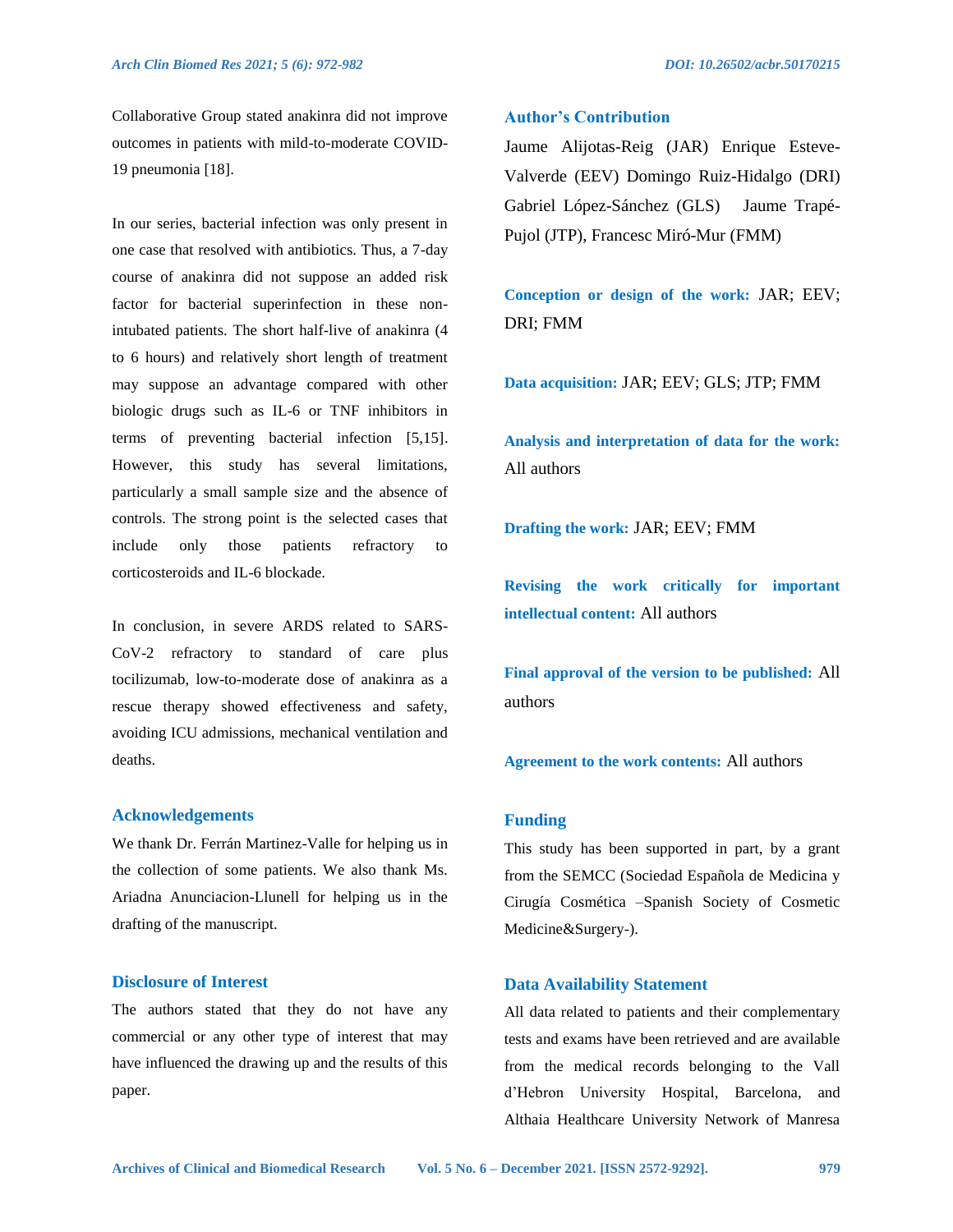(Barcelona), both in Spain.

## **References**

- 1. Grasselli G, Zangrillo A, Zanella A, Antonelli M, Cabrini L, Castelliet A, et al. Baseline characteristics and outcomes of 1591 patients infected with SARS-CoV-2 admitted to ICUs of the Lombardy region, Italy. JAMA 323 (2020):1574-81
- 2. Huang C, Wang Y, Li X, Ren L, Zhao J, Hu Y, et al. Clinical features of patients infected with 2019 novel coronavirus in Wuhan, China. Lancet 395 (2020): 497-506.
- 3. Zhou F, Yu T, Du R, Fan G, Liu Y, Liu Z, et al. Clinical course and risk factors for mortality of adult inpatients with COVID-19 in Wuhan, China: a retrospective cohort study. Lancet 395 (2020): 1054–62.
- 4. Alijotas-Reig J, Esteve-Valverde E, Belizna C, Selva-O'Callaghan A, Pardos-Gea J, Quintana A, et al. Immunomodulatory therapy for the management of severe COVID-19. Beyond the anti-viral therapy: A comprehensive review.. .Autoimmun Rev 19 (2020):102569.
- 5. Muñoz-Jiménez A, Rubio-Romero E, Marenco de la Fuente JL. Proposal for the use of anakinra in acute respiratory distress secondary to Covid-19. Reumatol Clin 17 (2020): 309-12.
- 6. World Health Organization. Clinical management of severe acute respiratory infection (SARI) when COVID-19 disease is suspected Interim guidance 13 March (2020).
- 7. Fleischmann RM, Schechtman J, Bennett R, Handel ML, Burmester GR, et al. Anakinra, a recombinant human interleukin-1 receptor

antagonist (r-metHuIL-1ra), in patients with rheumatoid arthritis: A large, international, multicenter, placebo-controlled trial. Arthritis Rheum 48 (2003): 927-34.

- 8. Grom AA, Horne A, De Benedetti F. Macrophage activation syndrome in the era of biologic therapy. Nat Rev Rheumatol 22 (2016): 259-68.
- 9. Cavalli G, De Luca G, Campochiaro C, Della-Torre E, Ripa M, Canetti D, et al. Interleukin-1 blockade with high-dose anakinra in patients with COVID-19, acute respiratory distress syndrome, and hyperinflammation: a retrospective cohort study. Lancet Rheumatol 2 (2020): e325-31.
- 10. Dimopoulos de Mast Q, Markou N, Theodorakopoulou M, Komnos A, Mouktaroudi M, et al. Favorable Anakinra Responses in Severe Covid-19 Patients with Secondary Hemophagocytic Lymphohistiocytosis. Cell Host & Microbe 28 (2020):117-23.
- 11. Aouba A, Baldolli A, Geffray L, Verdon R, Bergot E, Martin-Silva N, et al. Targeting the inflammatory cascade with anakinra in moderate to severe COVID-19 pneumonia: case series. Ann Rheum Dis 79 (2020): 1381-2.
- 12. Pontali E, Volp S, Antonucci G, Castellaneta M, Buzzi D, Tricerri F, et al. Safety and efficacy of early high-dose IV anakinra in severe COVID-19 lung disease. J Allergy Clin Immunol 146 (2020): 213-5.
- 13. Suntharalingam G, Perry MR, Ward S, Brett SJ, Castello-Cortes A, Brunner MD, Panoskaltsis N. Cytokine storm in a phase 1 trial of the anti-CD28 monoclonal antibody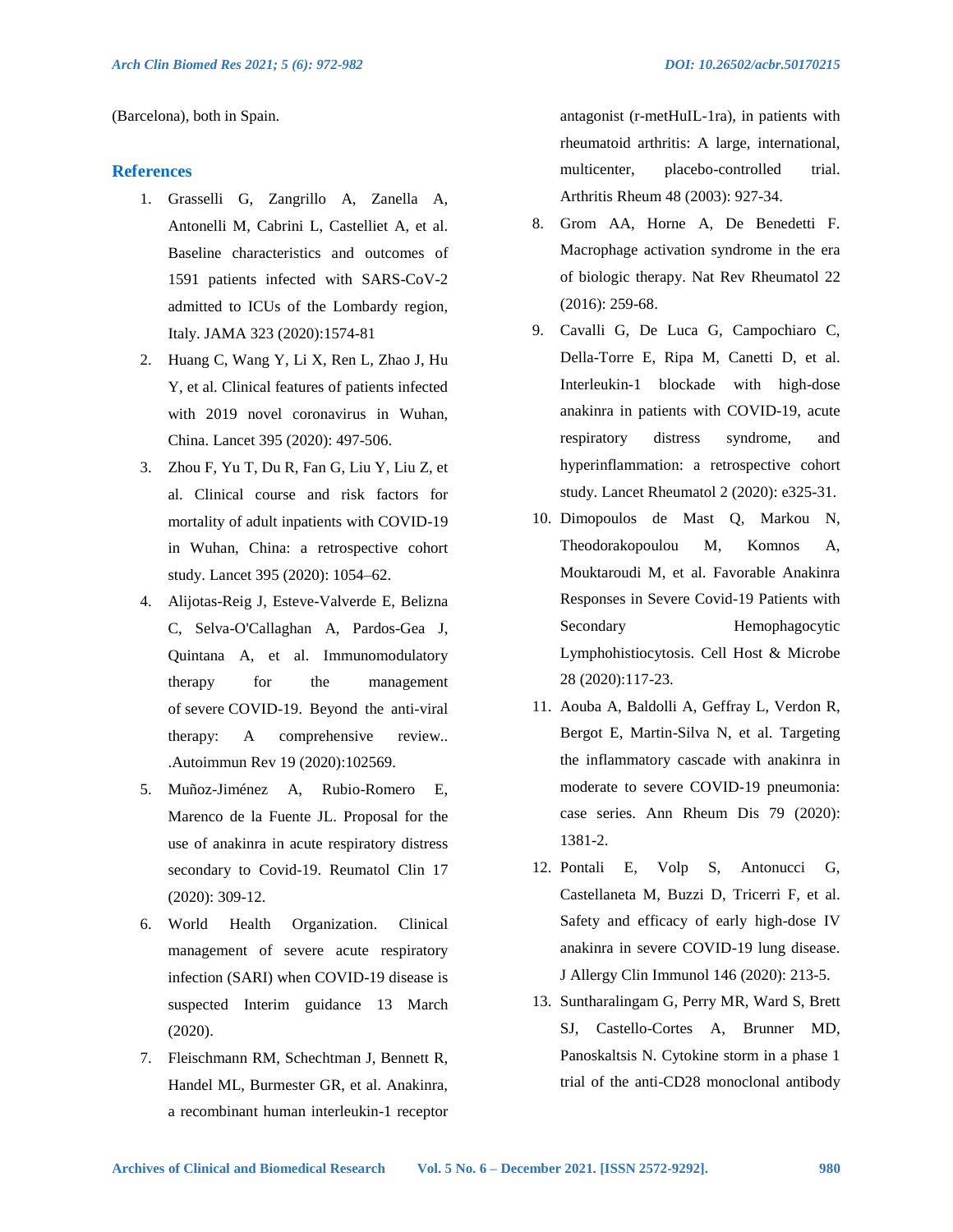TGN1412. N Engl J Med 355 (2006): 1018- 28.

- 14. Kineret, INN-Anakinra. European Medicines Agency (2020).
- 15. Navarro-Millan-I, Sattui-Cortes S, Siegel C, Kuntz-Crow M. Use of Anakinra to prevent mechanical ventilation in severe COVID-19: A case series. Arthritis Rheumatol 72 (2020): 1990-7.
- 16. Kyriazopoulou E, Huet T, Cavalli G, Gori A, Kyprianou M, Pickkers P, et al. Anakinra for severe forms of COVID-19: a cohort study. Lancet Rheumatol 2 (2020): e393– e400.
- 17. Balkhair A, Al-Zakwani, M. Al Busaidi, A. Al-Khirbash, S. Al Mubaihsi, BaTaher, J A. et al. Anakinra in hospitalized patients with severe COVID-19 pneumonia requiring oxygen therapy: results of a prospective, open-label, interventional study. Int. J. Infect. Dis 103 (2021): 288–296.
- 18. CORIMUNO-19 Collaborative Group. Effect of anakinra versus usual care in adults in hospital with COVID-19 and mild-tomoderate pneumonia (CORIMUNO-ANA-1): a randomised controlled trial. Lancet Respir. Med 9 (2021): 295–304.



This article is an open access article distributed under the terms and conditions of the [CreativeCommonsAttribution\(CC-BY\)license4.0](http://creativecommons.org/licenses/by/4.0/)